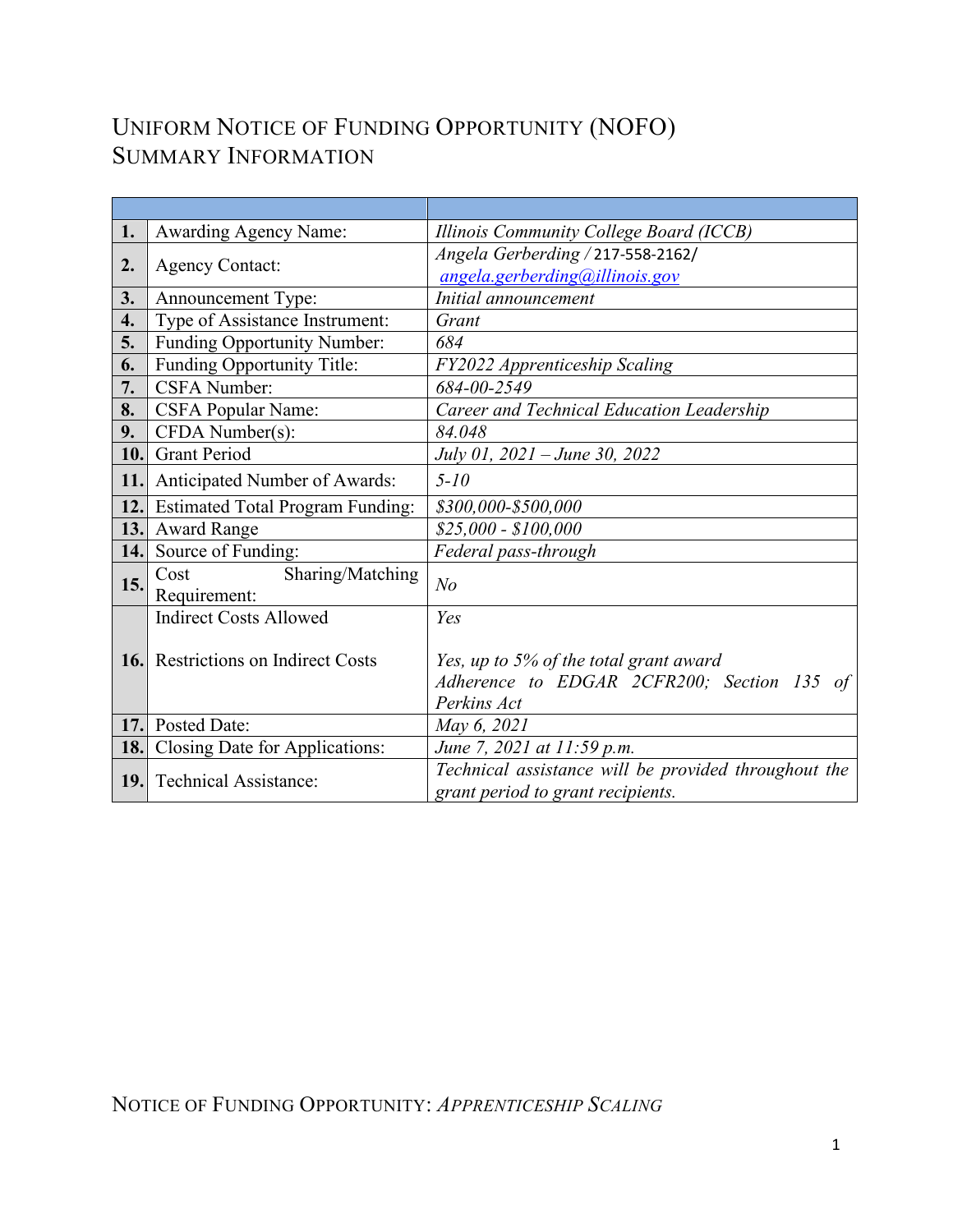#### **A. Program Scope**

This grant package is designed to support the scaling of apprenticeship programming in Information Technology as identified by [ICCB's U.S. Department of Labor Scaling](https://www.iccb.org/cap-it/)  [Apprenticeships Grant project.](https://www.iccb.org/cap-it/) The Illinois Community College Board (ICCB) has worked with other partners in a statewide effort to expand apprenticeship in multiple sectors. In FY2019, half of our 48 community colleges provided apprenticeship opportunities to more than 1900 individuals through various employers throughout the state. The primary focus of these apprenticeship programs have been in the construction/manufacturing trades (around 85%-90%).

In an effort to continue these expansion efforts, in October 2018 the ICCB submitted an application to the U.S. Department of Labor's (DOL) for the Scaling Apprenticeship Sector Strategies Grant. The ICCB applied on behalf of the community college system and received \$3,999,400 over four years (July 15, 2019 – July 14, 2023) to develop and support the Customized Apprenticeship Programming – Information Technology (CAP-IT).

The project will be focused on high-demand occupational pathways in the Information Technology Pathway Sector and use a model that will allow multiple on ramps for apprentices at various skill levels. The model below includes:

**Technical Skills, Industry Credentials,** 1. Pre apprenticeships **College Credit, Short-term College** Certificates, Long-Term College bridge programs. Certificates, Associate of Applied **Science Degrees** Technical Skills, Industry 2. Pre-apprenticeship with **Credentials, College** Credit, Short-term<br>College Certificates related instruction such as Apprenticeship Technical Skills & integrated education **Industry Credentials** Pretraining. Apprenticeship 3. Apprenticeships, both Pre-Apprenticeship non-registered registered. **Bridge Programs** Skills Essential Employability Framework Incumbent worker training Paid Work Based Learning<br>Incumbent worker training **Basic Skills** elated Technical Instruction **Related Technical** On the Job Training **Related Technical Instruction** Instruction Integrated Education and On the Job Training On the Job Training **Support Service** Training **Integrated Education and** Support Service Training **Support Service** Populations served enter through the appropriate point on the pathway

Grant Objectives:

- 1. Expand employer partnerships, including those in the public sector.
- 2. Expand outreach and recruitment for apprentices, including those in targeted populations.
- 3. Build on current efforts to meet or exceed performance metrics under the CAP-IT grant.
- 4. Build capacity at the institution for sustainability of apprenticeship activities.

Performance Outcomes: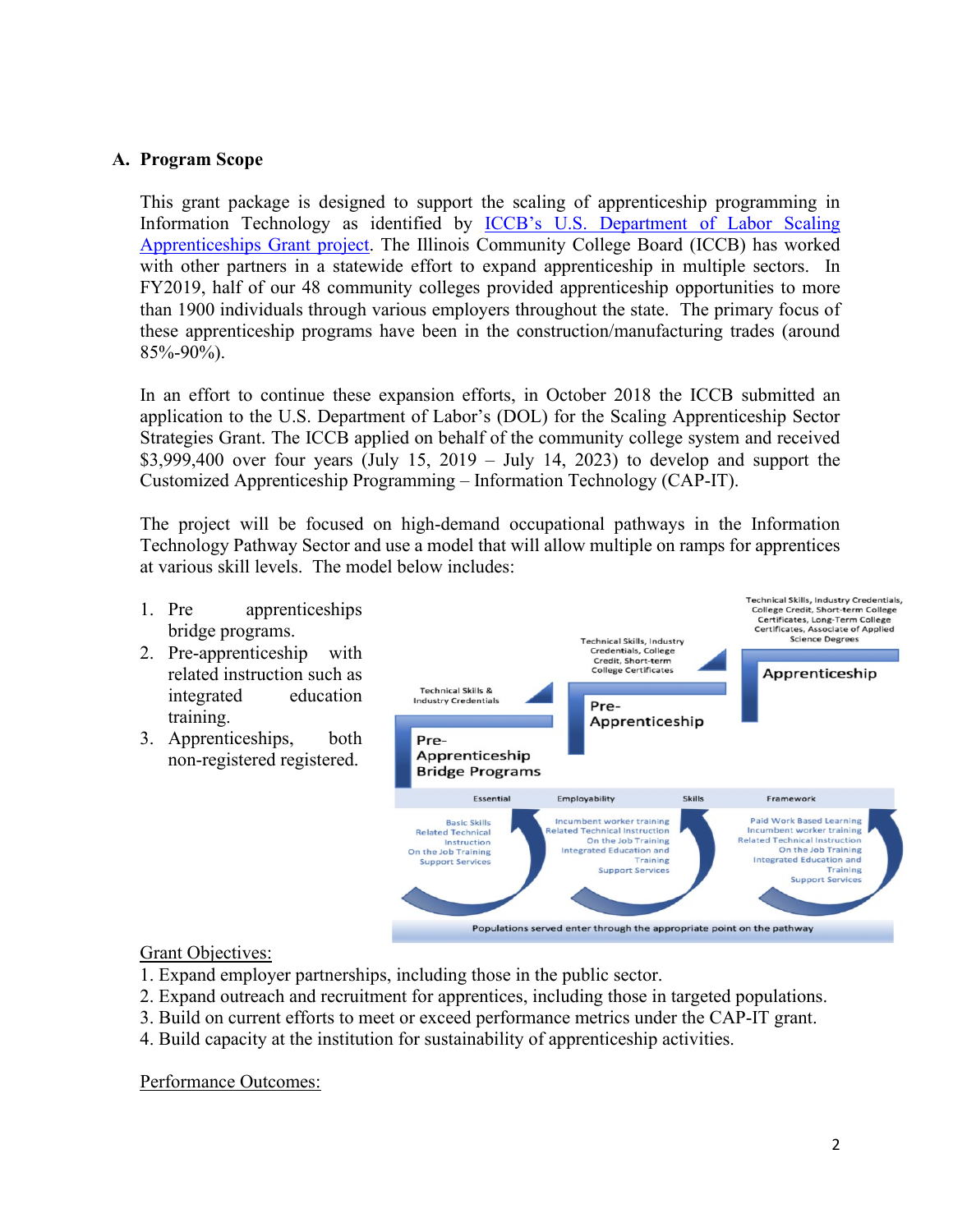Funding under this grant will be utilized to assist grant recipients in meeting or exceeding their performance metrics under the CAP-IT grant.

## Participant Metrics:

- 1. Total number of all apprentices served in pre-apprenticeship and apprenticeship programs.
- 2. Total apprentices hired by an employer and enrolled in an apprenticeship.
- 3. Total apprentices who complete an apprenticeship.

4. Total apprentices who complete an apprenticeship education/ training program and receive an industry-recognized degree or other credential.

5. Total number of unemployed or underemployed apprentices prior to enrollment who complete an apprenticeship program and maintain employment.

6. Total number of incumbent worker apprentices who complete an apprenticeship program and advance into a new position.

7. Average hourly wage of apprentices at completion of apprenticeship.

## Programmatic Metrics:

- 1. Total number of newly created apprenticeship programs including Registered Apprenticeship programs.
- 2. Total number of newly created apprenticeship programs including Registered Apprenticeship programs.
- 3. Total number of employers engaged (i.e., those employers that adopt apprenticeship programs as a result of your grant project).

## **B. Funding Information**

#### Grant Period:

This grant is provided through Illinois Community College Board (ICCB) Perkins Leadership funds. The grant period is from July 01, 2021 through June 30, 2022.

#### Funding Availability:

Grants will be funded at a minimum amount of \$25,000 and a maximum amount of \$100,000 per project, and 5-10 projects are expected to be funded. Recipients are not eligible to renew or extend existing grant-funded projects, but may supplement or scale current initiatives. In order to be eligible to receive funding, recipients must complete a grant proposal, which can be found on the ICCB website at [https://www.iccb.org/iccb/grant-opportunities/.](https://www.iccb.org/iccb/grant-opportunities/)

#### Funding Deadlines:

- Grant funds must be obligated by July 31, 2022.
- Good/products must be ordered by July 31, 2022/received by September 30, 2022.
- Services must be rendered by July 31, 2022.
- Grant funds must be requested by August 01, 2022.
- Grant funds must be expended by September 30, 2022.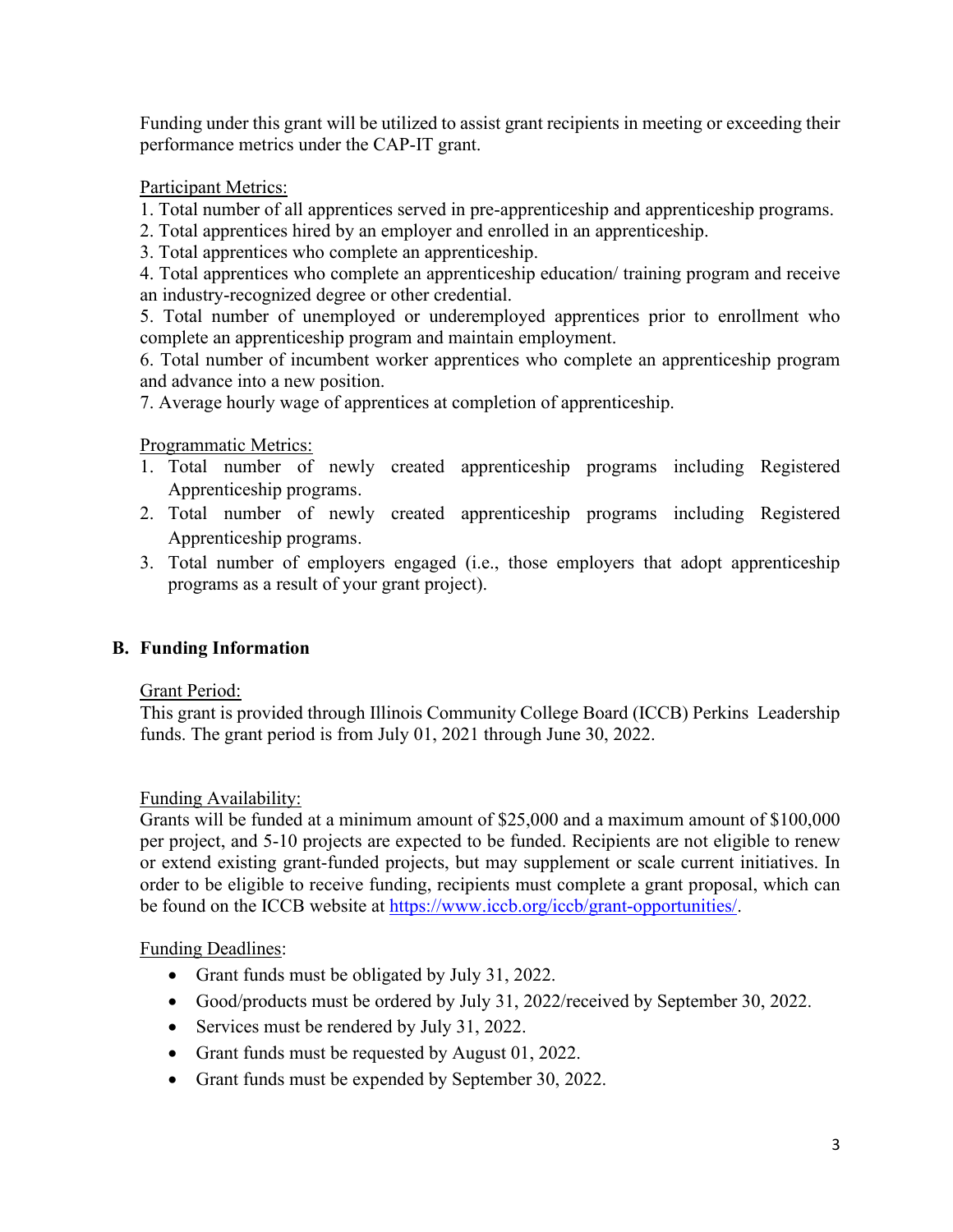## Supplanting:

Perkins funds should supplement, not supplant, non-federal funds expended for CTE activities. Examples of supplanting are as follows:

An eligible recipient uses Perkins funds to provide services that the recipient:

- was required to make available under other federal, state, or local law, except as permitted by Section 324(c) of Perkins V;
- was provided with non-federal funds the year prior; or,
- was provided with non-federal funds for non-CTE students but charged to Perkins for CTE students.

Cost Sharing or Matching: Not applicable.

## Allowable and Unallowable Expenditures:

Grant recipients must adhere to the Education Department General Administrative Regulations (EDGAR) Part 2 C.F.R. 200, the Grant Accountability Transparency Act (GATA), unless otherwise permitted under Section 135 of the Strengthening Career and Technical Education for the  $21<sup>st</sup>$  Century Act. For additional guidance on allowable and unallowable expenditures, please see this [Perkins expenditure resource.](https://www.iccb.org/cte/perkins/perkins-guidelines/)

| <b>EDUCATION DEPARTMENT GENERAL ADMINISTRATIVE REGULATIONS (EDGAR)</b><br><b>ALLOWABLE EXPENDITURE CATEGORY GUIDELINES</b> |                                                                                                                                                                                                                                                                                                                                                                                                                                                                                                                                                                                                                  |  |  |  |  |
|----------------------------------------------------------------------------------------------------------------------------|------------------------------------------------------------------------------------------------------------------------------------------------------------------------------------------------------------------------------------------------------------------------------------------------------------------------------------------------------------------------------------------------------------------------------------------------------------------------------------------------------------------------------------------------------------------------------------------------------------------|--|--|--|--|
| Compensation-<br><b>Personnel</b><br>2 CFR 200.430                                                                         | Compensation for personnel services includes all remuneration, paid<br>currently or accrued, for services of employees rendered during the period<br>of performance under the Federal award, including but not necessarily<br>limited to wages and salaries.                                                                                                                                                                                                                                                                                                                                                     |  |  |  |  |
| Compensation-<br><b>Fringe Benefits</b><br>2 CFR 200.431                                                                   | Fringe benefits are allowances and services provided by employers to their<br>employees as compensation in addition to regular salaries and wages.<br>Fringe benefits include, but are not limited to, the costs of leave (vacation,<br>family-related, sick or military), employee insurance, pensions, and<br>unemployment benefit plans. Except as provided elsewhere in these<br>principles, the costs of fringe benefits are allowable provided that the<br>benefits are reasonable and are required by law, non-Federal entity-<br>employee agreement, or an established policy of the non-Federal entity. |  |  |  |  |
| <b>Travel Costs</b><br>2 CFR 200.474                                                                                       | Travel costs are the expenses for transportation, lodging, subsistence, and<br>related items incurred by employees who are in travel status on official<br>business of the non-Federal entity. Such costs may be charged on an actual<br>cost basis, on a per diem or mileage basis in lieu of actual costs incurred, or<br>on a combination of the two, provided the method used is applied to an<br>entire trip and not to selected days of the trip.                                                                                                                                                          |  |  |  |  |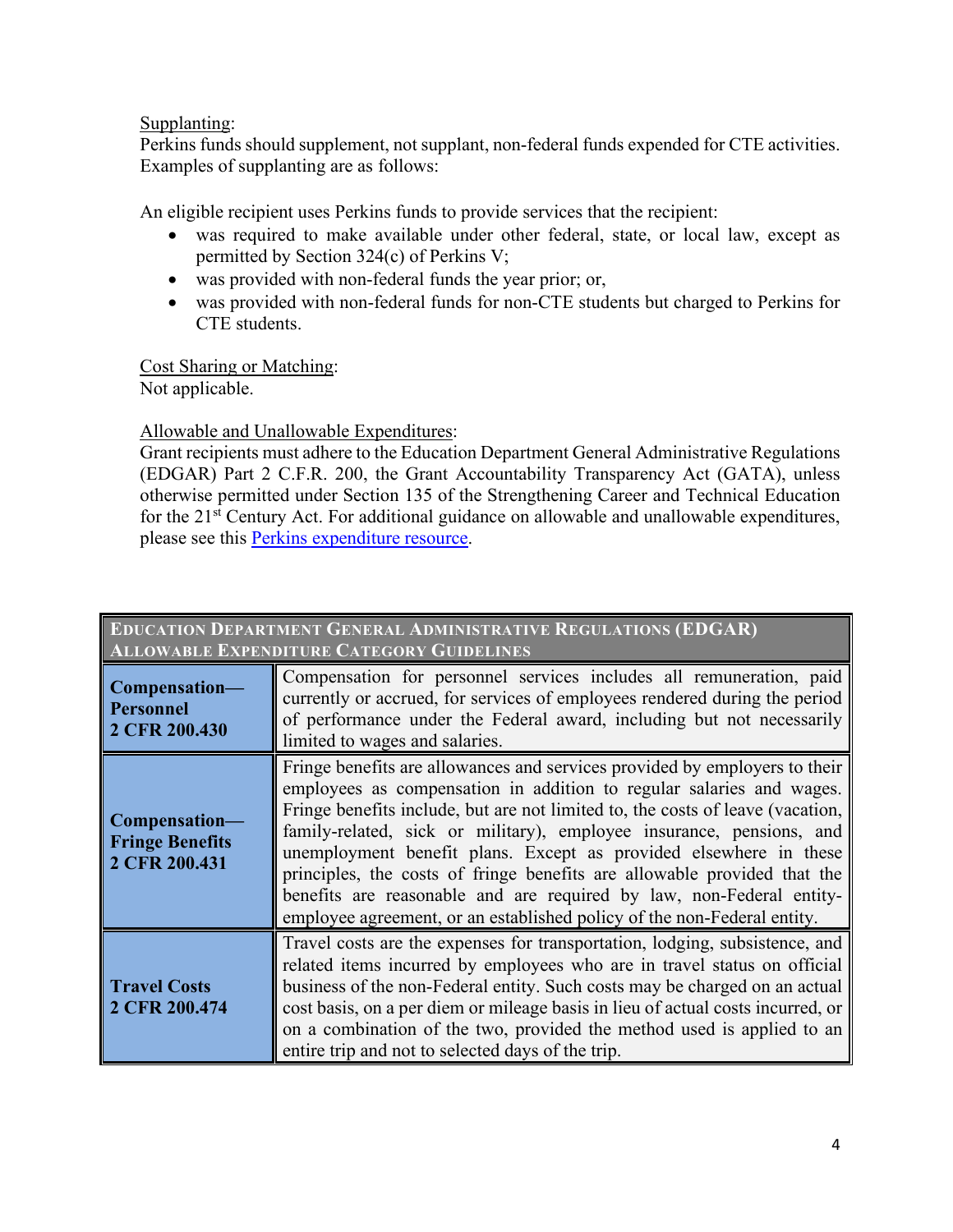| <b>Equipment</b><br>2 CFR 200.33                                | Equipment is defined as an article of tangible personal property that has a<br>useful life of more than one year and a per-unit acquisition cost which<br>equals or exceeds the lesser of the capitalization level established by the<br>non-Federal entity for financial statement purposes, or \$5,000. An applicant<br>organization may classify equipment at a lower dollar value but cannot<br>classify it higher than \$5,000. Please also see 2 CFR §200.439 Capital<br>Expenditures.                                                                                                                                                                                                                                                                                                                                                                                                                                                                                                                                                                                                                                                                                                                                                                                                    |  |
|-----------------------------------------------------------------|-------------------------------------------------------------------------------------------------------------------------------------------------------------------------------------------------------------------------------------------------------------------------------------------------------------------------------------------------------------------------------------------------------------------------------------------------------------------------------------------------------------------------------------------------------------------------------------------------------------------------------------------------------------------------------------------------------------------------------------------------------------------------------------------------------------------------------------------------------------------------------------------------------------------------------------------------------------------------------------------------------------------------------------------------------------------------------------------------------------------------------------------------------------------------------------------------------------------------------------------------------------------------------------------------|--|
| <b>Supplies</b><br>2 CFR 200.94                                 | All tangible personal property [other than those described in §200.33<br>Equipment]. Generally, supplies include any materials that are expendable<br>or consumed during the course of the grant.                                                                                                                                                                                                                                                                                                                                                                                                                                                                                                                                                                                                                                                                                                                                                                                                                                                                                                                                                                                                                                                                                               |  |
| <b>Contractual</b><br><b>Services</b><br>2 CFR 200.318          | All products or services which are procured by contract. "Contract" means<br>a legal instrument by which a non-Federal entity purchases property or<br>services needed to carry out the project or program under a Federal award.                                                                                                                                                                                                                                                                                                                                                                                                                                                                                                                                                                                                                                                                                                                                                                                                                                                                                                                                                                                                                                                               |  |
| <b>Training</b><br>and<br><b>Education</b><br>2 CFR 200.472     | The cost of training and education provided for student and employee<br>development.                                                                                                                                                                                                                                                                                                                                                                                                                                                                                                                                                                                                                                                                                                                                                                                                                                                                                                                                                                                                                                                                                                                                                                                                            |  |
| <b>Indirect</b><br><b>Cost/General</b><br><b>Administration</b> | An indirect cost rate of up to 5% of the total grant is allowable. This is in<br>adherence to EDGAR 2 CFR 200 and Section 135c of Carl D. Perkins Act.<br>Indirect costs: those costs incurred for a common or joint purpose<br>benefitting more than one cost objective, and not readily assignable to the<br>cost objectives specifically benefitted without effort disproportionate to the<br>results achieved. Indirect costs must be classified within two broad<br>categories: "Facilities" and "Administration." "Facilities" is defined as<br>depreciation on buildings, equipment and capital improvement, interest on<br>certain buildings,<br>associated<br>with<br>equipment and<br>debt<br>capital<br>and<br>operations<br>maintenance<br>improvements,<br>and<br>expenses.<br>"Administration" is defined as general administration and general expenses<br>such as the director's office, accounting, personnel and all other types of<br>expenditures.<br>General Administration (Perkins Section 136(d)): organized administrative<br>activities that provide assistance and support to CTE students, including<br>activities specifically designed to provide administrative or managerial<br>support for CTE programs and any special services provided for CTE<br>students. |  |
| <b>Other</b><br><b>Expenditures</b>                             | Must first be approved in writing by appropriate ICCB staff. Please include<br>a short description of any costs listed under this Budget Category.                                                                                                                                                                                                                                                                                                                                                                                                                                                                                                                                                                                                                                                                                                                                                                                                                                                                                                                                                                                                                                                                                                                                              |  |

# **C. Eligibility Information**

Eligible Applicants: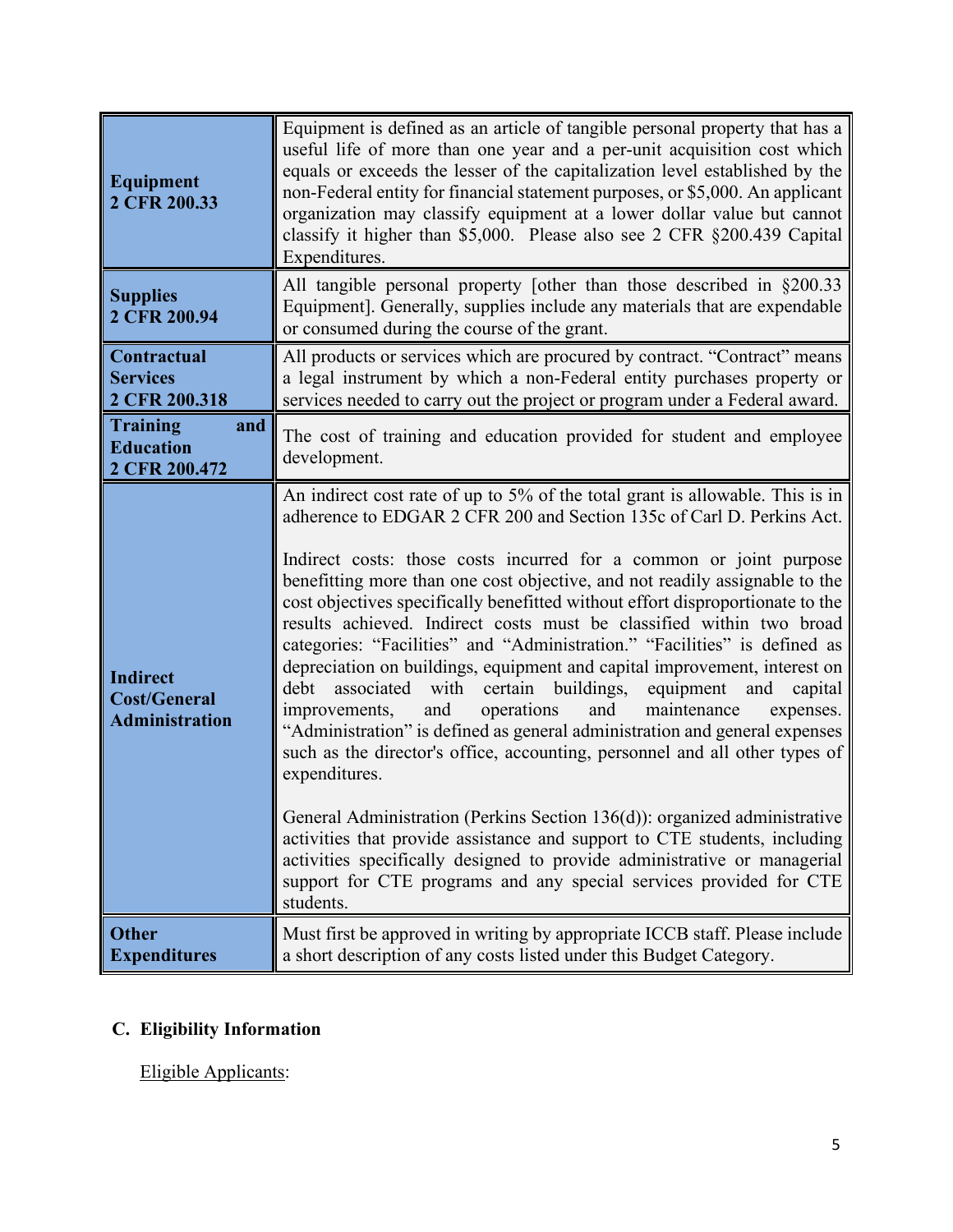Eligible grant recipients include Illinois postsecondary institutions (public community colleges) that are participants under the Customized Apprenticeship Programming in Information Technology grant project.

Grant recipients must comply with all applicable provisions of state and federal laws and regulations pertaining to nondiscrimination, sexual harassment and equal employment opportunity including, but not limited to: The Illinois Human Rights Act (775 ILCS 5/1-101 *et seq.)*, The Public Works Employment Discrimination Act (775 ILCS 10/1 *et seq.)*, The United States Civil Rights Act of 1964 (as amended) (42 USC 2000a-and 2000H-6), Section 504 of the Rehabilitation Act of 1973 (29 USC 794), The Americans with Disabilities Act of 1990 (42 USC 12101 *et seq.)*, and The Age Discrimination Act (42 USC 6101 *et seq.).*

An entity may apply for a grant but will not be eligible for a grant award until the entity has pre-qualified through the Grant Accountability and Transparency Act (GATA) Grantee Portal, [www.grants.illinois.gov.](http://www.grants.illinois.gov/) During pre-qualification, UEI and Bradstreet verifications are performed including a check of Debarred and Suspended status and good standing with the Secretary of State (see below). The pre-qualification process also includes a financial and administrative risk assessment utilizing an Internal Controls Questionnaire. If applicable, the entity will be notified that it is ineligible for award as a result of the UEI and Bradstreet verification. The entity will be informed of corrective action needed to become eligible for a grant award.

#### Dun and Bradstreet Universal Numbering System (DUNS) Number and System for Award Management (SAM):

Each applicant (unless the applicant is an individual or Federal or State awarding agency that is exempt from those requirements under 2 CFR  $\S$  25.110(b) or (c), or has an exception approved by the Federal or State awarding agency under  $2 \text{ CFR } \S$  25.110(d)) is required to:

- Be registered in SAM before submitting its application. If you are not registered in SAM, this link provides a connection for SAM registration: [https://governmentcontractregistration.com/sam-registration.asp;](https://governmentcontractregistration.com/sam-registration.asp)
- provide a valid DUNS number in its application;
- continue to maintain an active SAM registration with current information at all times during which it has an active Federal, Federal pass-through or State award or an application or plan under consideration by a Federal or State awarding agency. It also must state that the State awarding agency may not make a Federal passthrough or State award to an applicant until the applicant has complied with all applicable DUNS and SAM requirements and, if an applicant has not fully complied with the requirements by the time the State awarding agency is ready to make a Federal pass-through or State award, the State awarding agency may determine that the applicant is not qualified to receive a Federal pass-through or State award and use that determination as a basis for making a Federal pass-through or State award to another applicant.

#### **D. Application and Submission Information**

#### Application Materials: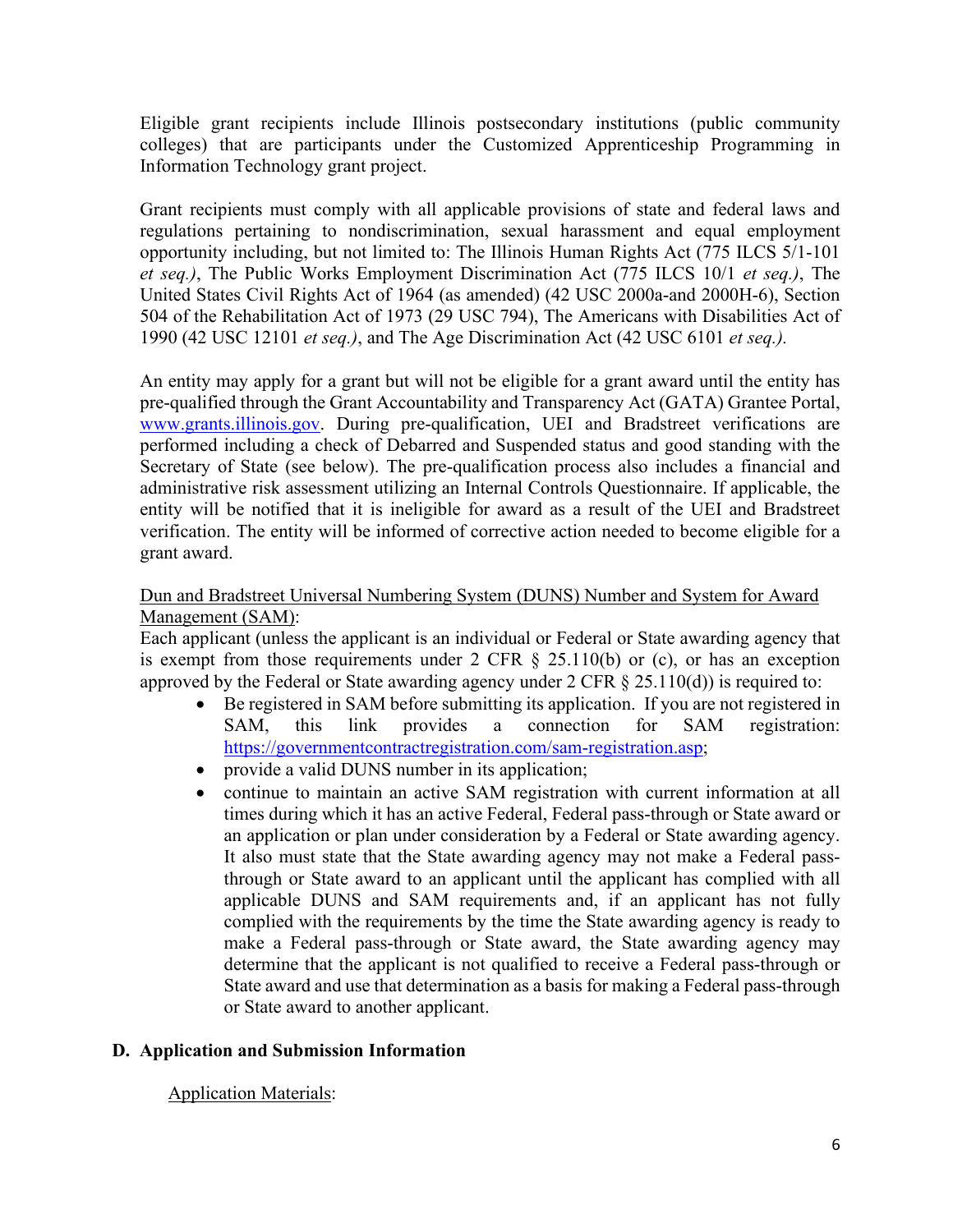Grant application materials include a Cover Page, Grant Narrative, and Uniform Budget and can be found on the ICCB website at [https://www.iccb.org/iccb/grant-opportunities/.](https://www.iccb.org/iccb/grant-opportunities/)

Cover Page: See Grant Materials

#### Grant Narrative:

In less than 4 pages double-spaced, please submit a grant narrative that includes the following information:

1. **Need:** Describe the need for additional funding to support your CAP-IT grant. Need may be determined fiscally and/or programmatically.

2. **Use of Funds:** Describe how funds under this grant will be used (employer engagement, student outreach and engagement, student support, capacity-building, etc.). Clearly describe activities that will be supported by this grant.

3. **Deliverables:** Describe the deliverables to be achieved by June 30, 2022 as supported directly by this grant.

4. **Performance:** Describe how funds under this grant will assist the college in achieving and exceeding the participant and programmatic metrics under the existing CAP-IT grant.

- Will this grant help you meet OR exceed your goals for Year 3 (e.g. is this grant needed to help support the institution in meeting its goals or is this grant aimed at scaling or expanding past your original performance goals?)
- Which goals will be targeted by this grant funding?

#### Uniform Budget:

See Grant Materials. A uniform budget must be complete, accurate, and signed by the authorized signatory.

#### Submission:

- **Applications, including the Uniform Budget, are due by 5 p.m. on June 7, 2021**. All application documents should be signed and dated, where appropriate.
- All questions, applications, and required reports should be submitted electronically to  $\text{iccb.}$ itapprenticeshipgrant $\textcircled{a}$ illinois.gov. Paper copies are not permitted. Applicants will receive confirmation of receipt.
- All applicants, funded or not funded, will be notified by June 30, 2021.

#### **E. Application Review Information**

#### Criteria:

Applicants must demonstrate that they meet all requirements under this NOFO as described throughout. Applications that fail to meet the criteria as identified in Section C, "Eligibility Information" may not be scored and considered for funding. Submissions that are late or are in any way incomplete will not be considered for funding. Likewise, any submissions which contain unallowable expenditures will not be considered. The following criteria will be used to evaluate applications:

*Project Need (25%)*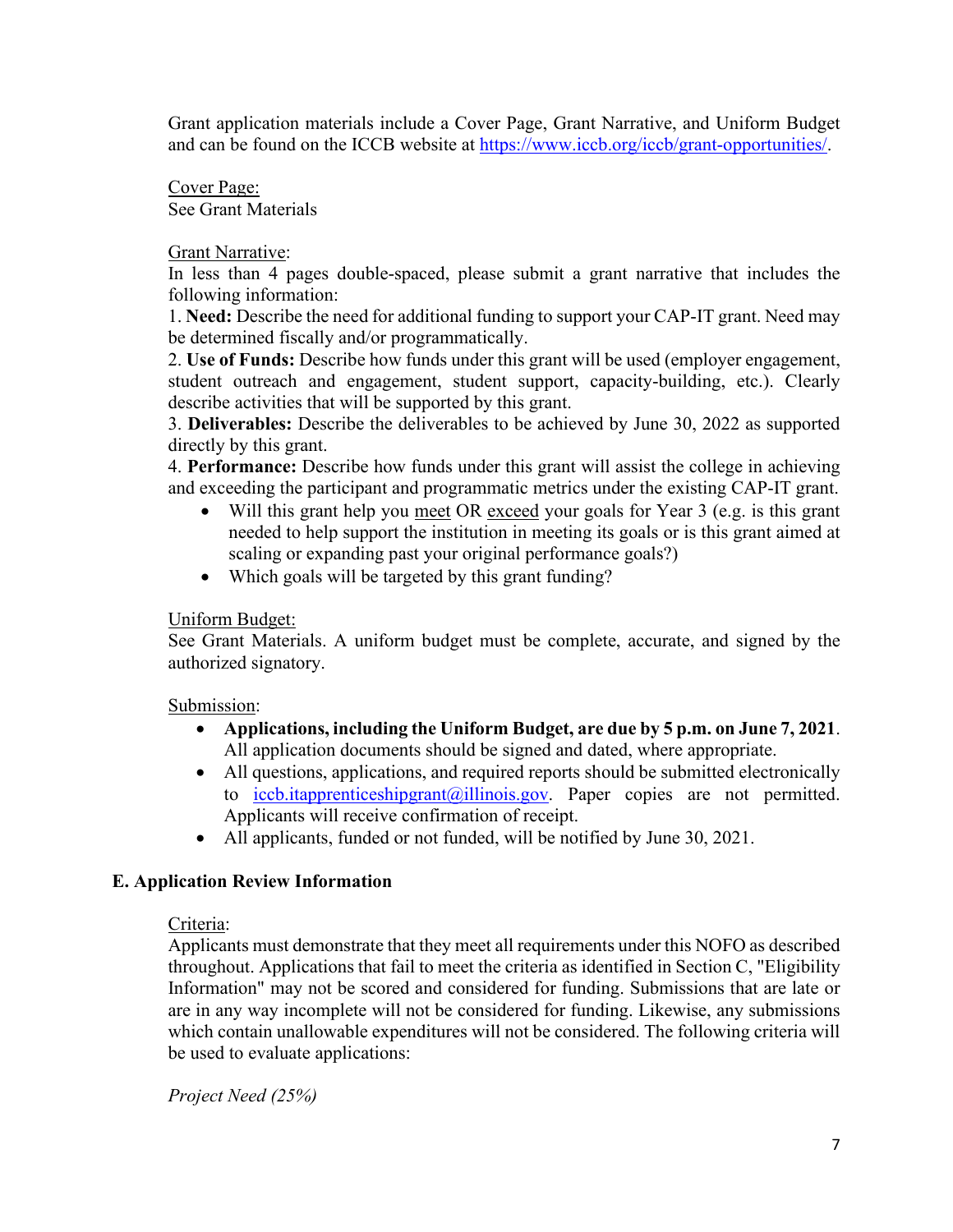- The college should identify both programmatic and financial need for the grant.
- Supporting data and documentation should be provided to support said need.

#### *Project Quality (40%)*

- Activities are thoroughly described, supported by evidence and/or data, include specific tasks and timelines, and relate to the identified objectives.
- Integration with key partners, internal and external, and strength of those partnerships, as well as detailing each partner's role.
- The submitted budget is accurate and reasonable.

#### *Project Impact (25%)*

- Expected outcomes are well-defined, measurable, reasonable, and relate to the identified activities and objectives.
- The project clearly addresses any identified equity gaps present at the institution, and places an emphasis on closing those gaps.

## *Project Capacity and Sustainability (10%)*

• The applicant has acknowledged that it has the institutional capacity to effectively implement and manage grant funding awarded under this grant, including completing all required deliverables, reporting procedures, etc.

Considerations will be taken into account for grant recipients who have previously received grant funding in which grant deliverables were not met or where significant funds were left unexpended.

#### Review and Selection Process:

A team of agency staff will use the criteria listed in this section of the NOFO to review the applications, and will award points accordingly. Decisions to award grants and the funding levels will be determined per application based upon compliance with the requirements of this NOFO and the grant proposal. The ICCB holds the authority to fund or not fund applications based on the above criteria and applicants may not appeal the ICCB's final funding decision based on their evaluation score. Applicants may, however, appeal the evaluation/selection process. This appeals process can be found within the Merit Based [Review Policy](https://www.illinois.gov/sites/GATA/Documents/Resource%20Library/Merit%20Based%20Review%20Policy%20FY19.pdf) on pages three and four.

*Merit Based Review, 2 CFR 200.204. For competitive grants unless prohibited by Federal statute, the Federal awarding agency must design and execute a merit review process for applications. This process must be described or incorporated by reference in the applicable funding opportunity (see Appendix I to this part, Full text of the Funding Opportunity.) See also Section 200.203 Notices of funding opportunities. An appeals process must be described and incorporated with the merit based review process.*

#### **F. Award Administration Information**

#### State Award Notices: